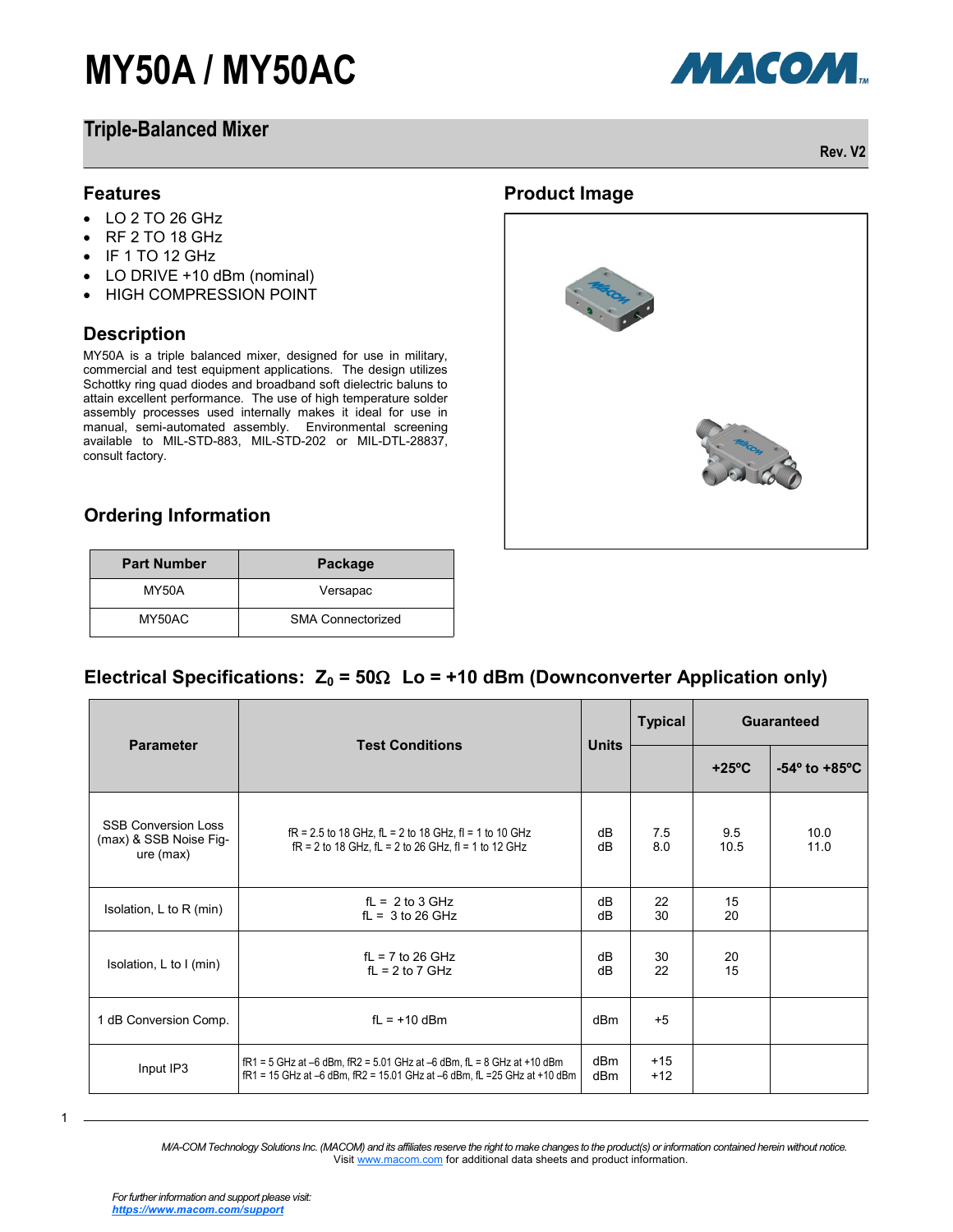# **MY50A / MY50AC**

# **Triple-Balanced Mixer**

**Rev. V2**

МАСОМ.

#### **Typical Performance Curves**



#### **Isolation vs. Frequency**





Conversion Loss vs. Frequency  $LO@+10dBm$ 















2

*M/A-COM Technology Solutions Inc. (MACOM) and its affiliates reserve the right to make changes to the product(s) or information contained herein without notice.*  Visit [www.macom.com](http://www.macom.com/) for additional data sheets and product information.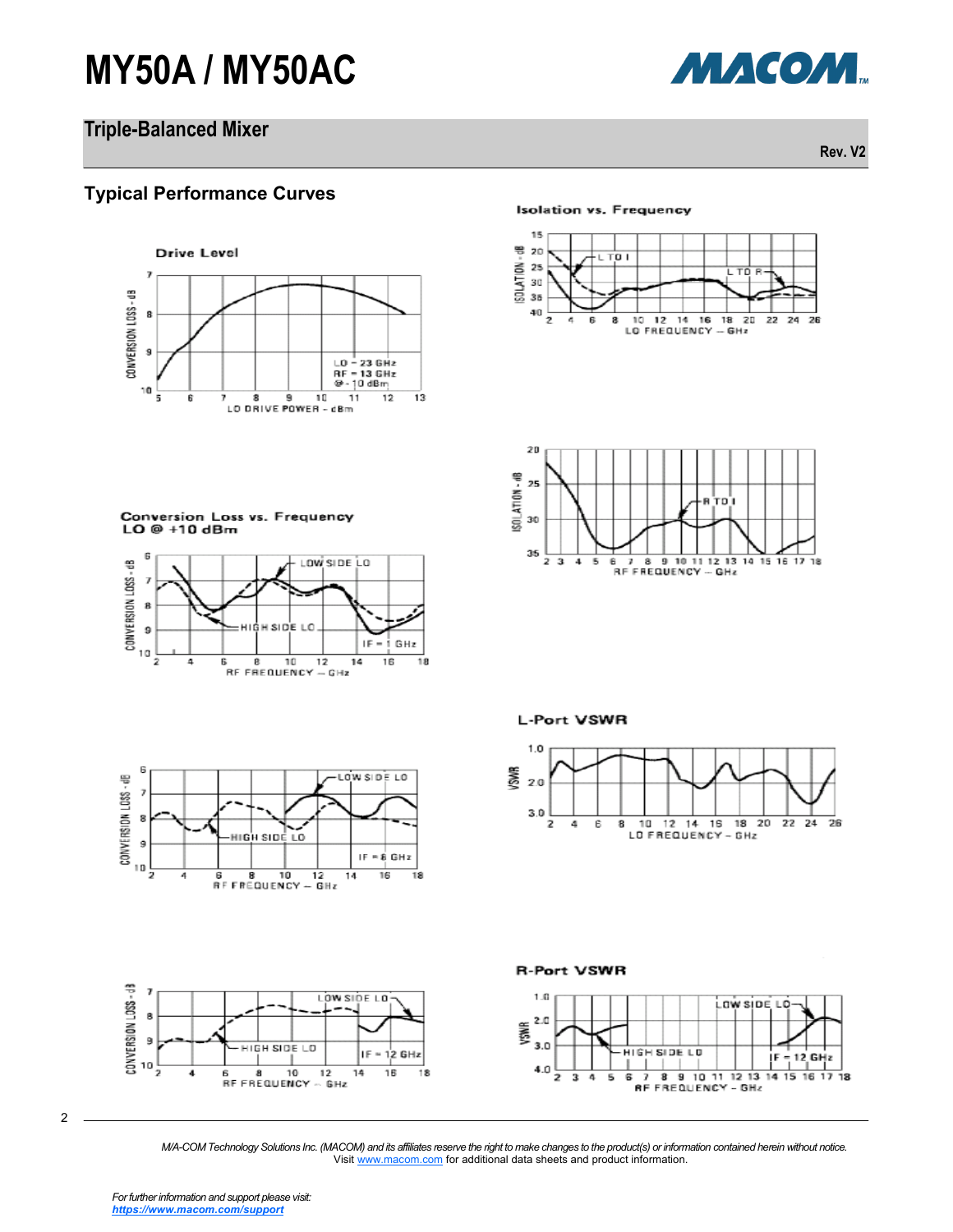# **MY50A / MY50AC**



## **Triple-Balanced Mixer**

**Rev. V2**

#### **Absolute Maximum Ratings**

| <b>Parameter</b>      | <b>Absolute Maximum</b>                       |  |  |
|-----------------------|-----------------------------------------------|--|--|
| Operating Temperature | -54 $^{\circ}$ C to +100 $^{\circ}$ C         |  |  |
| Storage Temperature   | $-65^{\circ}$ C to $+100^{\circ}$ C           |  |  |
| Peak Input Power      | +26 dBm max $@$ +25°C<br>+22 dBm max @ +100°C |  |  |
| Peak Input Current    | mA DC                                         |  |  |





**I-Port VSWR** 





3

**Outline Drawing: Versapac \***



# **Outline Drawing: SMA Connectorized \***



Dimensions are inches (millimeters) ±0.015 (0.38) unless otherwise specified.

*M/A-COM Technology Solutions Inc. (MACOM) and its affiliates reserve the right to make changes to the product(s) or information contained herein without notice.*  Visit [www.macom.com](http://www.macom.com/) for additional data sheets and product information.